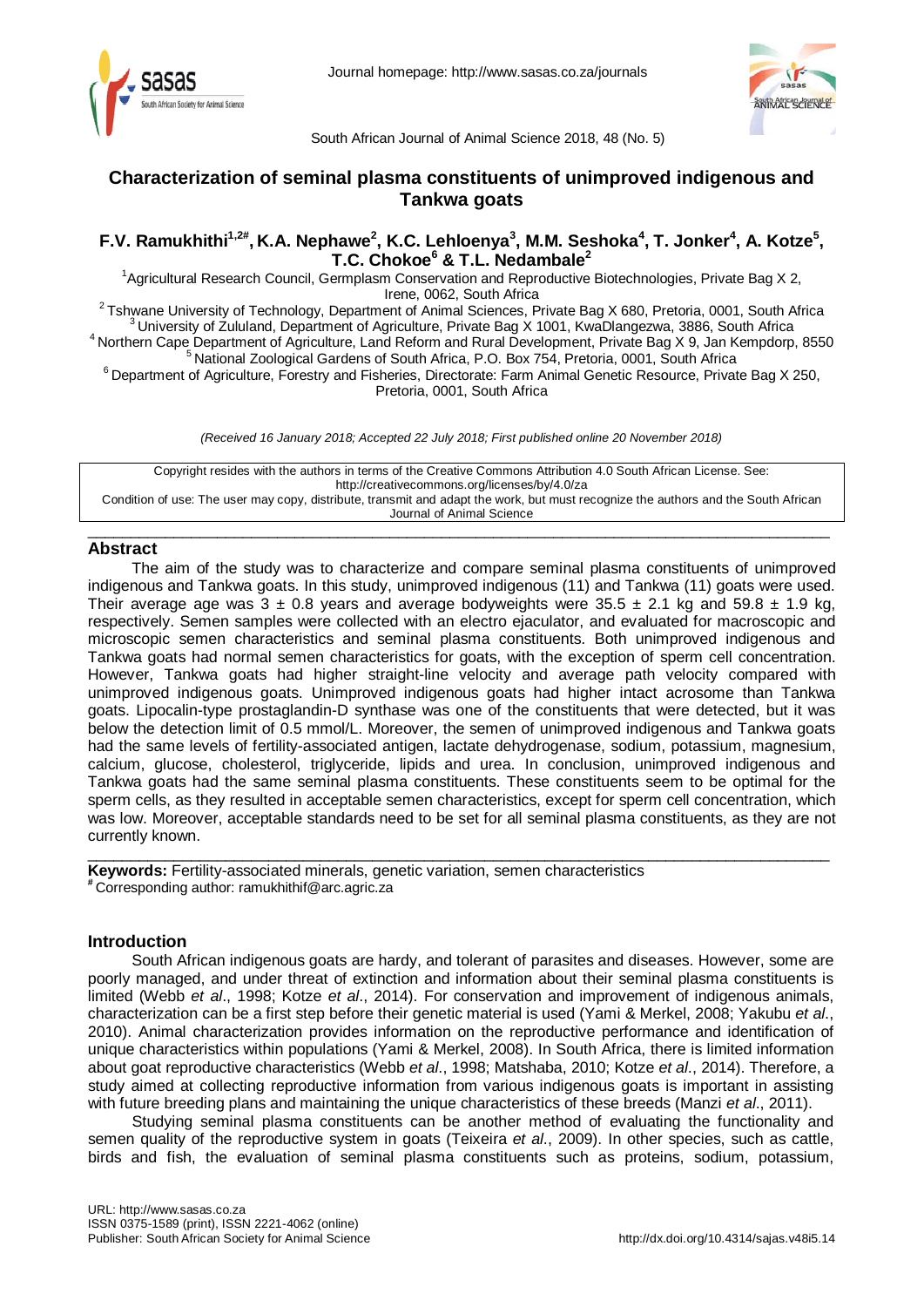magnesium, calcium, zinc, glucose, cholesterol, triglyceride, lipids and urea has been found useful in the functioning of the sperm cells (Dawson *et al*., 2002; Massanyi *et al*., 2008; Bozkurt *et al*., 2011). Seminal plasma constituents play a major role in sperm cell metabolic processes (Kasimanickam, 2011). However, in small stock, the evaluation of seminal plasma is still not well defined (Gundouan, 2006).

Seminal plasma such as proteins improves buffering capacity and semen quality, triglycerides increase membrane fluidity, and glucose provides osmotic balance and energy to the sperm cells (Purdy, 2006). Urea and zinc are responsible for sperm cell development (Cortada *et al*., 2000; Massanyi *et al*., 2008). Cholesterol is responsible for sperm cell capacitation (Cross, 1998). Lipids are responsible for maintaining sperm cell membrane structure, and for sperm cell metabolism, capacitation and fertilization (Gundouan, 2006). Calcium is required for sperm cell physiology, motility and acrosome reaction (Sorensen *et al*., 1999). Sodium improves sperm cell motility (Massanyi *et al*., 2008). In addition, magnesium is required for the enzymes that act on substrates containing phosphate (Nikoobakht *et al*., 2005). Potassium is responsible for sperm cell volume regulation (Klein *et al*., 2006). This function is necessitated when the sperm cells encounter a hypo-osmotic challenge on ejaculation into the female tract (Yeung & Cooper, 2008).

However, in goats, information about the seminal plasma constituents that are vital to the functioning of sperm cells is limited. Therefore, the objective of this study was to characterize and compare the seminal plasma constituents of unimproved indigenous and Tankwa goats.

#### **Materials and Methods**

The study was approved by the Ethics Committee of the Agricultural Research Council (ARC) (APIEC15/044) and Tshwane University of Technology (REC2012/10/019-2). In the current study, 11 unimproved indigenous bucks from the ARC and 11 Tankwa bucks from Carnarvon Research Station were used. Unimproved indigenous goats are mostly small animals, which tolerate harsh environmental conditions, parasites and diseases, have good maternal ability and are able to survive on poor-quality grazing compared with exotic breeds (Ramsay & Donkin, 2000). Tankwa goats were first discovered in the Tankwa Karoo National Park in the Northern Cape. It is thought that this type of goat represents former indigenous goats from the area that date back to the 1900s. Since then, the goats have been separated from other goat breeds in the area owing to fencing of the park. As a result, these goats look distinct from other breeds (Jonker, 2013; Kotze *et al*., 2014). The average age of the bucks used in the current study was 3 ± 0.8 years (matured). The average bodyweight for unimproved indigenous bucks was  $35.5 \pm 2.1$  kg and for Tankwa bucks was 59.8  $\pm$  1.9 kg. All the bucks were grazing on natural pasture and had access to drinking water ad libitum.

Prior to semen collection with an electro ejaculator, hair around the sheath was shaved with scissors and the prepuce was cleaned with a paper towel containing 70% ethanol. The rectal probe was washed with 70% ethanol and lubricated with a jelly. The rectal probe was inserted and placed in the rectum above the accessory sex glands. Semen samples were collected in pre-warmed (37 °C) 15 mL graduated tubes. Four levels of 30 voltage (V) were applied when the bucks were lying on their side. Following the collection of semen, samples were evaluated for volume by reading the measurements on the collection tubes. Semen pH was evaluated with a pH meter (HANNA Instruments®, South Africa), whereby an electrode was rinsed with sterile water and wiped with a paper towel before being placed for 30 seconds in a tube that contained the semen sample.

Sperm cell motility was determined objectively using a Sperm Class Analyser<sup>®</sup> (Microptic S.L, Barcelona). The amount of 500 μL Ham's F-10 (Sigma-Aldrich, South Africa) and 10 μL semen were mixed in a 1 mL graduated tube and incubated for 5 minutes at 37 °C. Following incubation, 10 μL extended semen was placed on a pre-warmed microscopic slide (37 °C), mounted with a cover slip, and examined (x 10) under a phase contrast microscope. Sperm cell motility was categorized as progression [total motility (TM); progressive motility (PM) and non-progressive motility (NPM)], velocity [rapid (81–180 μm/s), medium (51–80 μm/s) and slow (≤ 50 μm/s)] and average values of velocity parameters [curvilinear velocity (VCL) measures a sperm cell movement along its actual path; straight-line velocity (VSL) measures a sperm cell movement along a straight line; average path velocity (VAP) measures smoothed cell path; linearity (LIN) = VSL/VCL; straightness (STR) = VSL/VAP and wobble (WOB) = VSL/VAP]. Sperm cell concentration was determined with a spectrophotometer (Jenway, United Kingdom). A square cuvette was filled with 3 mL of sodium citrate solution and placed in a spectrophotometer (Jenway, United Kingdom) for at least 30 seconds. A semen sample (15 μL) was added in a square cuvette containing the sodium citrate solution, again placed in a spectrophotometer (Jenway, United Kingdom) to read the absorbance. The absorbance value was used to determine the final sperm cell concentration with the aid of the formula (201 x 25.97 X absorbance  $-$  0.3).

To evaluate acrosome integrity, sperm cell viability, morphology and abnormalities, samples stained with nigrosin-eosin stain were examined under a fluorescent microscope (Olympus, Japan) and 200 sperm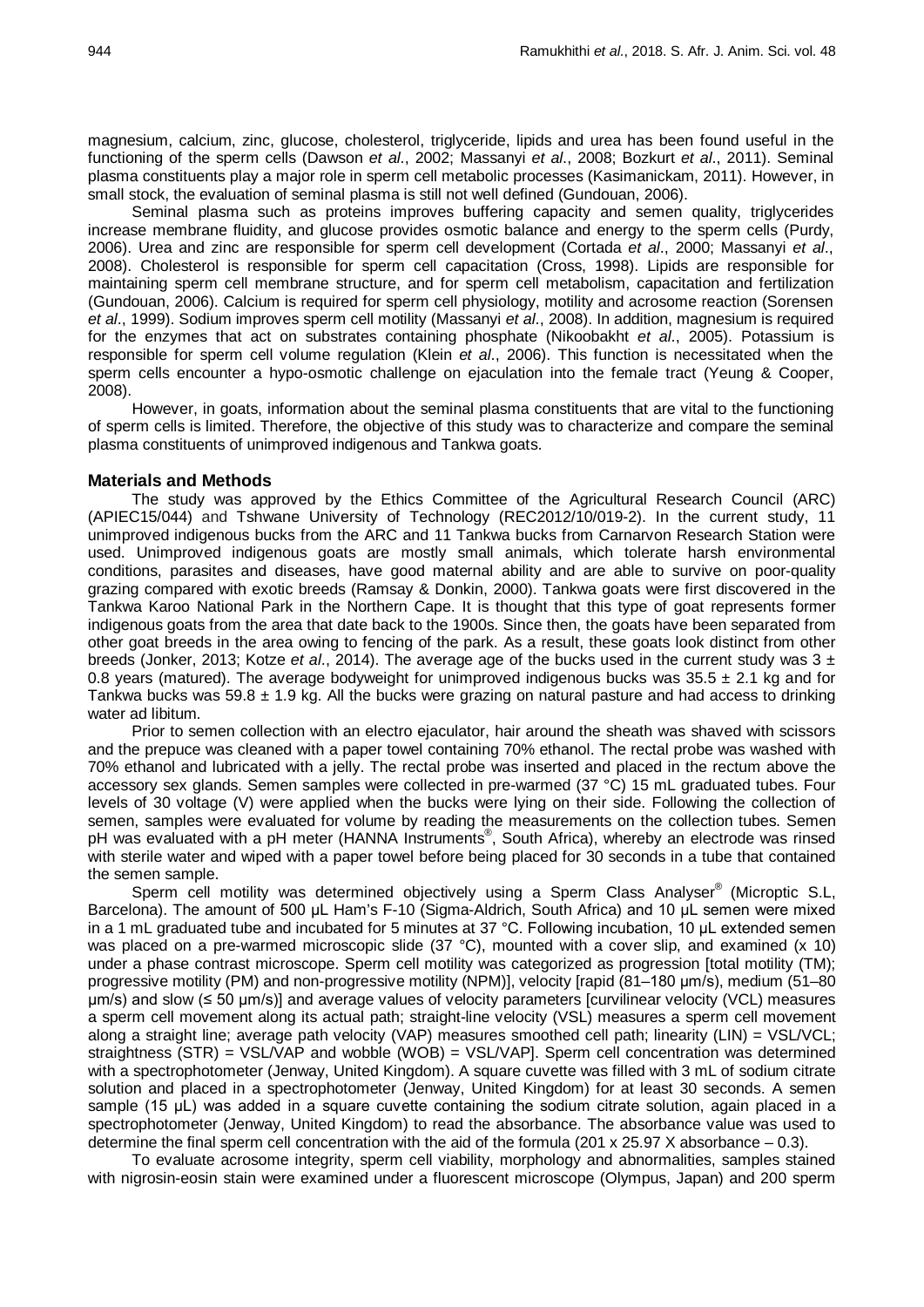cells per slide were counted. Live sperm cells and the sperm cells that had non-damaged acrosomes did not absorb stain (fluorescence), while dead sperm cells and sperm cells that had damaged acrosomes absorbed stain and became purple in colour (Samper, 2000). Live sperm cells were further evaluated for morphology and abnormalities. Abnormalities were categorized as primary, secondary and tertiary, as classified by Loskutoff & Crichton (2001)*.* To evaluate membrane integrity, a hypo-osmotic swelling test was used. The samples were evaluated under a phase contrast microscope (400 x) and 200 sperm cells per slide were counted. Sperm cells with swollen and coiled tails were considered intact (Naing *et al*., 2010).

Following semen evaluation, seminal plasma was collected by centrifugation (Naing *et al*., 2011) at 1500 rpm for 5 minutes and was stored at -20 °C until analysis. Because of high costs of determining seminal plasma constituents, eleven samples per breed were evaluated. Determination of seminal plasma constituents was done using commercial kits at Carnatlab South Africa (Pty) Ltd. To determine sodium, potassium, magnesium, zinc and calcium, seminal plasma was centrifuged at 1500 rpm (4 °C) for 20 minutes. Then 1 M sodium hydroxide was added to form a coloured salt complex. The concentration elements in the coloured complex solution were determined spectrophotometrically (fluorescent colour intensity) using a digital fluorescent microscope.

Determination of osteopontin, metalloproteinases type-2 tissue inhibitor, fertility-associated antigen and urea was carried out by adding 100 μL standards and sample solution to the appropriate wells, shaken gently to mix the contents, and then incubated at 37 °C for 1 hour. The wells were washed seven times with 400 μL of wash solution. After the final wash, the wells were tapped firmly on a lint-free paper towel to remove any remaining wash buffer. A labelled antibody (100 μL) was pipetted into each well. The plates were sealed and incubated at 4 °C for 30 minutes. The plates were emptied of their contents and washed nine times with 400 μL wash solution. After the final wash, the plates were emptied and the results were generated by adding 100 μL of tetramethylbenzidine substrate to each well. The plates were incubated for 30 minutes at 25 °C in the dark. The reaction was halted with 100 μL stop solution and the absorbance read at 450 nm.

Lactose dehydrogenase was determined by the catalytic oxidation of lactate to pyruvate in the presence of nicotinamide adenine dinucleotide (NAD) with subsequent reduction to nicotinamide adenine dinucleotide hydrogen (NADH). The rate of NADH formation measured at 340 nm was directly proportional to serum lactate dehydrogenase activity. The change in absorbance measured at 340 nm was directly proportional to the activity of lactate dehydrogenase in the sample, and translated to the concentration of lactose dehydrogenase in the sample. Lactate dehydrogenase reagent  $1$  (4 x 40 mL) and lactate dehydrogenase reagent 2 (4 x 8 mL) were reacted with the sample. The enzyme activity was measured spectrophotometrically (fluorescent colour intensity) (lactic acid + NAD +  $\rightarrow$  pyruvate + NADH).

Triglycerides were determined with a spectrophotometer, which was set at a wavelength of 540 nm, and the absorbance reading to zero with water was used as a reference. Free glycerol and triglycerides reagents were prepared and warmed up to assay temperature in the blank, standard and sample cuvettes. Free glycerol and triglyceride reagents (0.8 mL) were pipetted into each cuvette. Then 10 mL of water, glycerol standard and sample were added to the blank, standard and sample cuvettes and mixed with gentle inversion. The cuvettes were then incubated for 5 minutes at 37 °C. Initial absorbance reading of blank, standard and sample was taken at 540 nm versus water as the reference. To each cuvette, 0.2 mL reconstituted triglycerides reagent was added, mixed and incubated for 5 minutes at 37 °C. The final absorbance of the cuvettes was read at 540 nm versus water as the reference and the triglycerides concentration was calculated.

Lipocalin-type prostaglandin D synthase was determined using a spectrophotometer. Seminal plasma was incubated overnight (12 h) at 48 °C with 30 mg of anti-recombinant bovine lipocalin-type PGD synthase IgG. Samples were washed three times with PBS-BSA and re-suspended to 500 mL FC blocking medium. Five microlitre (0.5 mg/mL) of fluorescein isothiocyanate-conjugated goat anti-rabbit IgG Fab fragment was added to 500 mL seminal plasma suspension for 1 hour. After being washed three times in PBS-BSA as before, the fluorescence of the samples (concentrations) was measured using a digital fluorescent microscopy. For lipid determination, seminal plasma lipids were extracted with six volumes of chloroformmethanol (2/1, V/V), centrifuged at 800 x g for 3 minutes. The resulting lower phase was aspirated and dried under a stream of nitrogen. Total lipids were determined enzymatically and their quantities were measured colorimetrically. Seminal plasma constituents and semen characteristics data were analysed using the generalised linear model (GLM) procedures of Statistical Analysis Software (SAS), version 9.2 (1999). Least square means (LSM) were compared using the least significance difference (LSD) test ( $\alpha$  = 0.05). The following statistical model was used: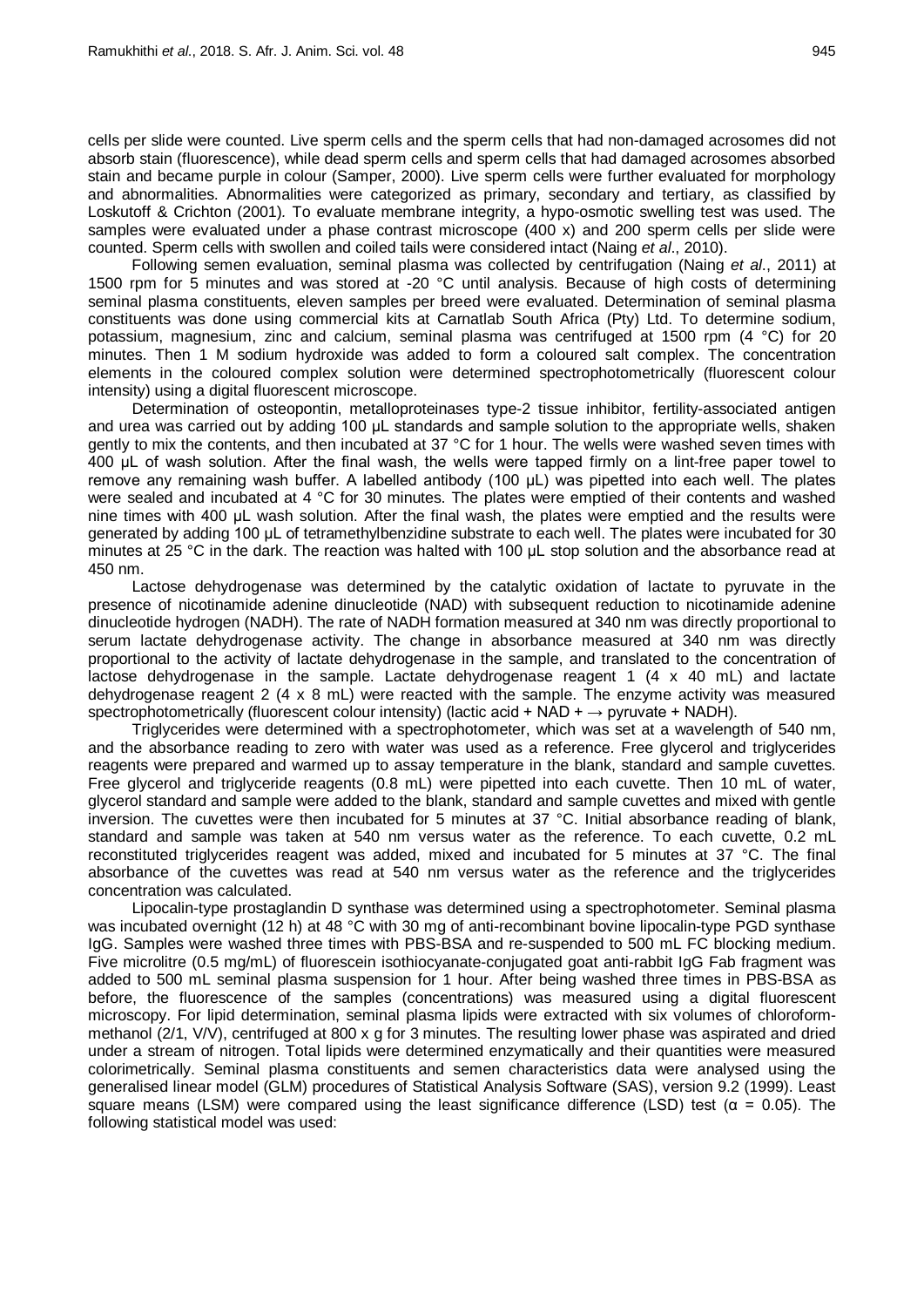$y_{ii} = \mu + T_i + e_{ii}$ 

where:  $y_{ii}$  is the observation of the j-th experimental unit of the i-th treatment

 $\mu$  is the overall mean;  $\tau_i$  is the effect of the i-th treatment or breed

 $e_{ii}$  is the residual (error) component.

The Pearson correlation was done to show the relationship between semen parameters and seminal plasma constituents.

## **Results**

The seminal plasma constituents of unimproved indigenous and Tankwa goats are indicated in Table 1. Lipocalin-type prostaglandin D synthase content was below the detection limit of 0.5 mmol/L and osteopontin quantity could not be measured. Metalloproteinase type-2 tissue inhibitor and zinc were not detected. For all the seminal plasma constituents that were detected, no difference (*P >*0.05) observed between the unimproved indigenous and Tankwa goats.

|                                                     | <b>Breed</b>          |                  |  |  |  |  |
|-----------------------------------------------------|-----------------------|------------------|--|--|--|--|
| Seminal plasma constituents                         | Unimproved $(n = 11)$ | Tankwa (n = 11)  |  |  |  |  |
| Osteopontin                                         | Positive              | Positive         |  |  |  |  |
| Lipocalin-type prostaglandin D synthase (mmol/L)    | $0.5 \pm 0$           | $0.5 \pm 0$      |  |  |  |  |
| Fertility associated antigen (mg/mL)                | $0.13 \pm 0.02$       | $0.13 \pm 0.02$  |  |  |  |  |
| Metalloproteinases type-2 tissue inhibitor (mmol/L) | <b>ND</b>             | <b>ND</b>        |  |  |  |  |
| Lactate dehydrogenase (IU/L)                        | $251.0 \pm 41.5$      | $277.8 \pm 43.0$ |  |  |  |  |
| Sodium (µg/mL)                                      | $590.4 \pm 15.6$      | $569.2 \pm 22.1$ |  |  |  |  |
| Potassium (µg/mL)                                   | $269.4 \pm 9.9$       | $277.7 \pm 11.7$ |  |  |  |  |
| Magnesium (µg/mL)                                   | $6.6 \pm 0.3$         | $7.7 \pm 0.4$    |  |  |  |  |
| Calcium $(\mu g/mL)$                                | $4.1 \pm 0.2$         | $4.1 \pm 0.3$    |  |  |  |  |
| Zinc (mmol/L)                                       | ND.                   | ND.              |  |  |  |  |
| Glucose (mg/mL)                                     | $47.3 \pm 1.8$        | $49.1 \pm 2.0$   |  |  |  |  |
| Cholesterol (mmol/L)                                | $1.1 + 0.1$           | $1.1 \pm 0.4$    |  |  |  |  |
| Triglyceride (mmol/L)                               | $0.1 \pm 0.01$        | $0.2 \pm 0.01$   |  |  |  |  |
| Lipids (mmol/L)                                     | $2.4 \pm 0.06$        | $2.5 \pm 0.09$   |  |  |  |  |
| Urea $(\mu g/mL)$                                   | $49.8 \pm 1.4$        | $50.5 \pm 1.8$   |  |  |  |  |

**Table 1** Seminal plasma constituents of unimproved indigenous and Tankwa goats

a,b Values with different superscripts within the same row differ significantly (P<0.05), ND: not detected

Semen characteristics of unimproved indigenous and Tankwa goats evaluated for seminal plasma constituents are depicted in Table 2. There were differences (*P* <0.05) between unimproved indigenous and Tankwa goats in VSL (53.2  $\pm$  15.1 vs 99.2  $\pm$  5.6 µm/s, respectively), VAP (71.4  $\pm$  17.4 vs 124.7  $\pm$  5.3 µm/s, respectively) and intact acrosome (95.4  $\pm$  2.2 vs 77.2  $\pm$  2.8 %, respectively). However, means for sperm cell concentration, progression, viability, morphology and abnormalities, VCL, linearity, STR, wobble, velocity parameters, membrane integrity, semen volume and pH of unimproved indigenous and Tankwa goat were not different (*P >*0.05).

The correlations between seminal plasma constituents and semen parameters of unimproved indigenous goats are presented in Table 3. None of the seminal plasma constituents had a correlation with semen pH. Potassium had a negative correlation with VAP (r = -0.681, *P <*0.05), semen volume, sperm cell concentration, TM, NPM, medium velocity, VCL, intact acrosome, non-intact membrane, dead and abnormal sperm cells, primary and secondary abnormalities (*P >*0.05). Magnesium had a positive correlation with primary abnormalities (r = 0.700, *P <*0.05). Calcium had a positive correlation with tertiary abnormalities (r = 0.753, *P <*0.05). However, it had a negative correlation with primary abnormalities (r = 0.632, *P <*0.05). Cholesterol had a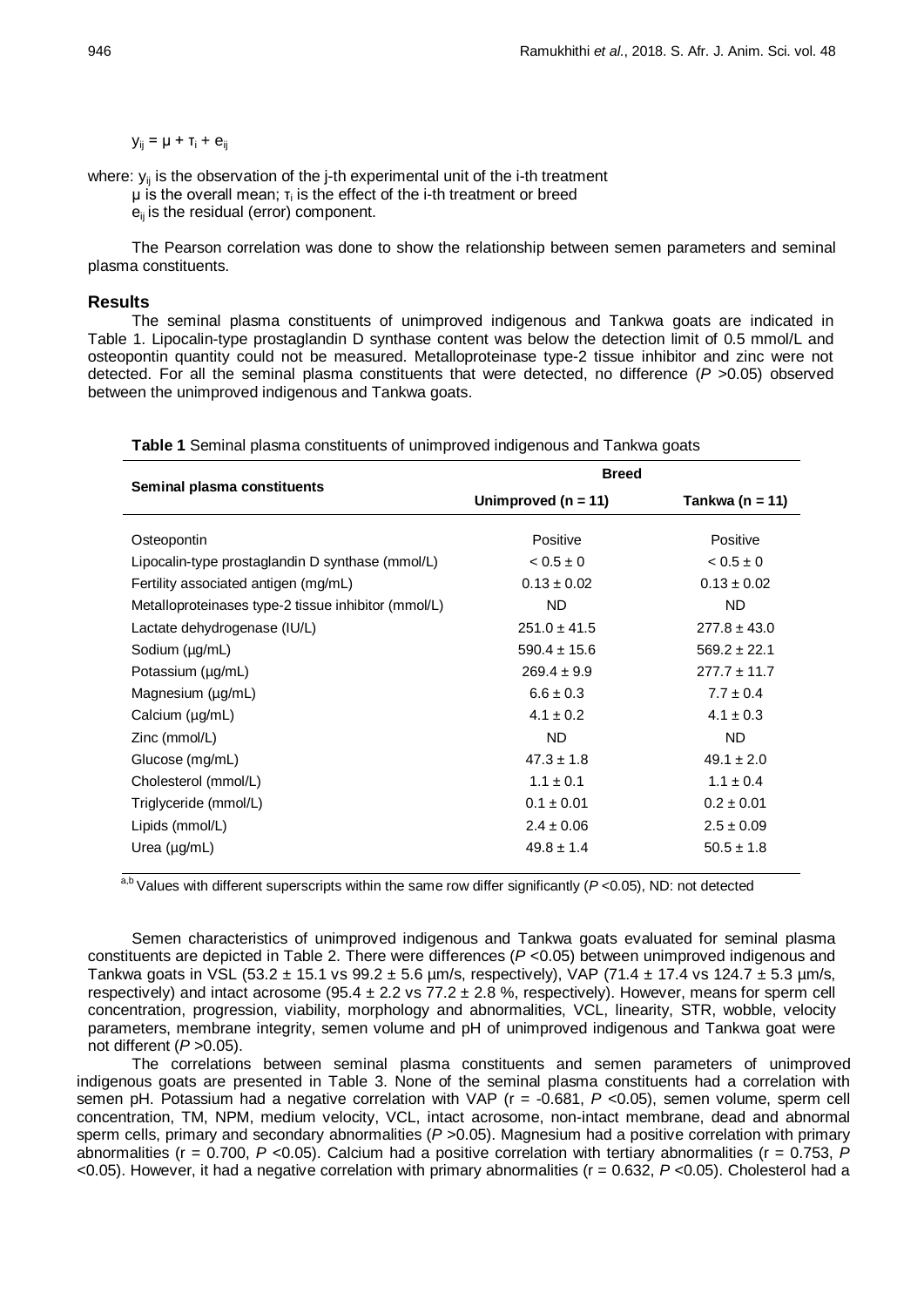negative correlation with rapid velocity (r = -0.642), VCL (r = -0.717) and VSL (r = -0.699) (*P <*0.05). Triglycerides had a positive correlation with non-intact membrane ( $r = -0.723$ ) and dead sperm cells ( $r = -0.734$ ) (*P <*0.05). However, it had a negative correlation with rapid velocity (r = -0.284) (*P <*0.05). Lipids had a positive correlation with tertiary abnormalities (r = 0.688, *P <*0.05).

| <b>Characteristics</b> |                   |                                             | <b>Breed</b>       |                |                           |                           |  |  |
|------------------------|-------------------|---------------------------------------------|--------------------|----------------|---------------------------|---------------------------|--|--|
|                        |                   |                                             |                    |                | Unimproved ( $n = 11$ )   | Tankwa ( $n = 11$ )       |  |  |
| Semen                  |                   | Volume (mL)                                 |                    | $0.7 \pm 0.12$ | $0.9 \pm 0.03$            |                           |  |  |
|                        |                   |                                             | pH                 |                | 7 ± 0.1                   | 7 ± 0.1                   |  |  |
|                        |                   | Concentration (X 10 <sup>9</sup> /mL)       |                    |                | $1.8 \pm 0.21$            | $1.12 \pm 0.17$           |  |  |
|                        |                   |                                             | <b>TM</b>          |                | $78.2 \pm 8.5$            | $75.0 \pm 6.1$            |  |  |
|                        |                   | Progression (%)                             | <b>PM</b>          |                | $35.4 \pm 7.7$            | $44.4 \pm 6.3$            |  |  |
|                        |                   |                                             | <b>NPM</b>         |                | $42.8 \pm 7.6$            | $30.5 \pm 3.1$            |  |  |
|                        |                   |                                             | Static             |                | $21.8 \pm 8.5$            | $25.0 \pm 6.1$            |  |  |
|                        |                   |                                             | Rapid              |                | $45.6 \pm 7.2$            | $41.2 \pm 5.9$            |  |  |
|                        |                   | Velocity (%)                                | Medium             |                | $26.8 \pm 8.2$            | $29.9 \pm 4.5$            |  |  |
|                        |                   |                                             | Slow               |                | $5.8 \pm 1.3$             | $7.7 \pm 1.0$             |  |  |
|                        |                   | Average values of<br>velocity<br>parameters | VCL (µm/s)         |                | $101.7 \pm 18.9$          | $186.0 \pm 8.4$           |  |  |
|                        | Motility          |                                             | $VSL$ ( $\mu$ m/s) |                | 53.2 $^{a}$ ± 15.1        | 99.2 $\frac{b}{2}$ ± 5.6  |  |  |
|                        |                   |                                             | VAP (µm/s)         |                | $71.4^a \pm 17.4$         | $124.7^{b} \pm 5.3$       |  |  |
|                        |                   |                                             | Linearity (%)      |                | $49.8 \pm 6.1$            | $53.5 \pm 2.2$            |  |  |
|                        |                   |                                             | Straightness (%)   |                | $72.3 \pm 4.7$            | $79.3 \pm 1.9$            |  |  |
|                        |                   |                                             | Wobble (%)         |                | $66.9 \pm 5.1$            | $67.2 \pm 1.5$            |  |  |
|                        |                   |                                             | Acrosome           | Intact         | $95.4^{\text{a}} \pm 2.2$ | $77.2^{\text{b}} \pm 2.8$ |  |  |
|                        | Vitality (%)      |                                             |                    | Non-intact     | $4.6^{\text{a}} \pm 2.2$  | $22.8^{b} \pm 2.8$        |  |  |
| Sperm                  |                   |                                             | Membrane           | Intact         | $82.1 \pm 2.3$            | $74.0 \pm 2.3$            |  |  |
| cell                   |                   |                                             |                    | Non-intact     | $17.9 \pm 2.3$            | $26.0 \pm 2.3$            |  |  |
|                        | Viability (%)     |                                             | Live               |                | $83.5 \pm 3.6$            | $76.0 \pm 2.0$            |  |  |
|                        |                   |                                             | Dead               |                | $16.5 \pm 3.6$            | $24.0 \pm 2.0$            |  |  |
|                        | Morphology (%)    |                                             | Normal             |                | $92.0 \pm 1.8$            | $93.7 \pm 1.7$            |  |  |
|                        |                   |                                             | Abnormal           |                | $9.0 \pm 1.5$             | $7.0 \pm 1.7$             |  |  |
|                        |                   |                                             | Primary            |                | $1.4 \pm 0.3$             | $1.2 \pm 0.7$             |  |  |
|                        | Abnormalities (%) |                                             | Secondary          |                | $4.3 \pm 1.1$             | $4.3 \pm 0.6$             |  |  |
|                        |                   |                                             | <b>Tertiary</b>    |                | $1.6 \pm 0.4$             | $0.8 \pm 0.4$             |  |  |
|                        |                   |                                             |                    |                |                           |                           |  |  |

**Table 2** Semen characteristics of unimproved indigenous and Tankwa goats

a,b Values with different superscripts within the same row differ significantly (*P* <0.05)

TM: total motility, PM: progressive motility, NPM: non progressive motility, VCL: curvilinear velocity, VSL: straight-line velocity, VAP: average path velocity

The correlations between the seminal plasma constituents of Tankwa goats and sperm cell characteristics are presented in Table 4. None of the seminal plasma constituents had a correlation with semen pH. Fertility-associated antigen had a negative correlation with slow (r = -0.818) and medium velocity (r = -0.851) (*P <*0.01).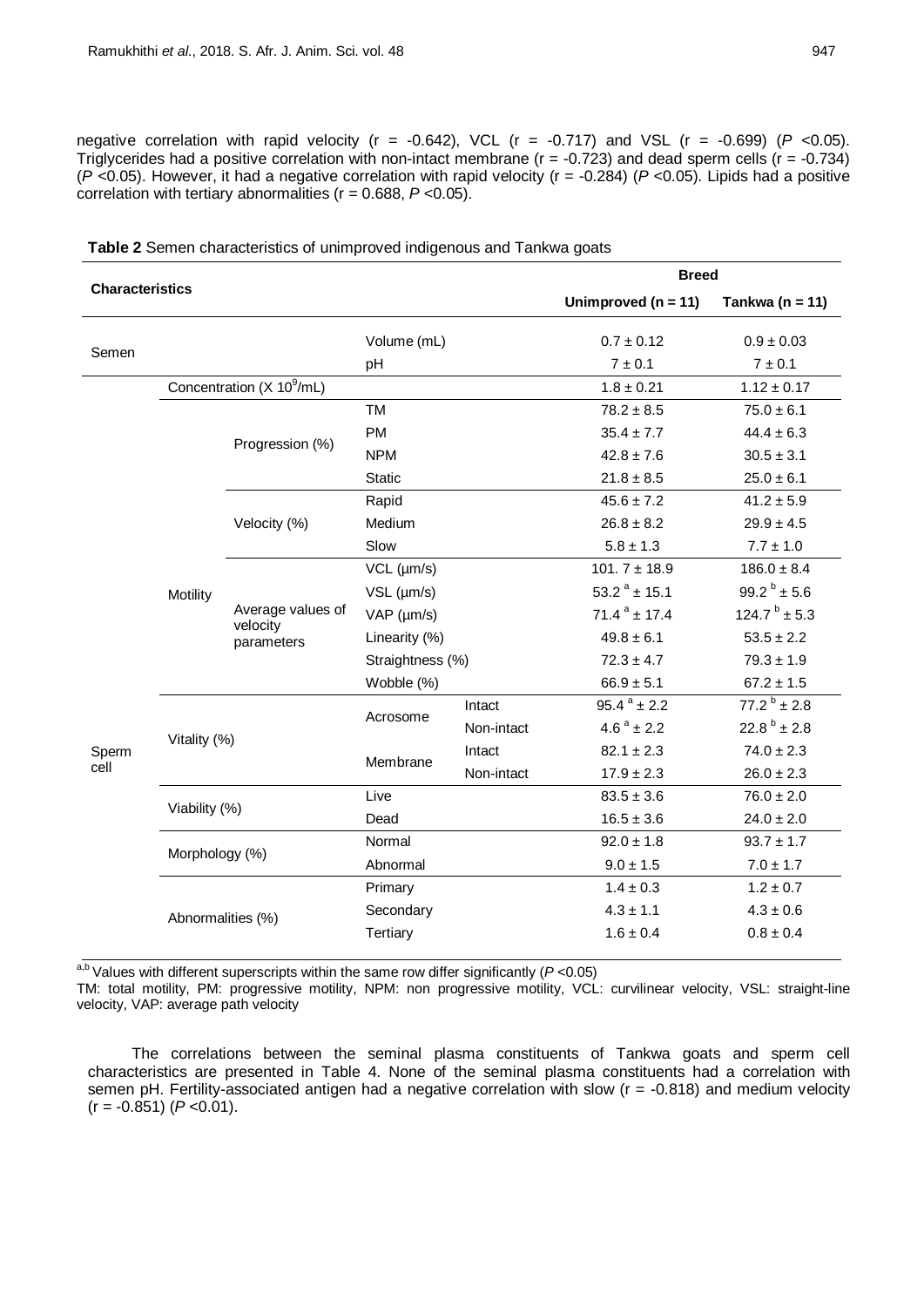| <b>Semen parameters</b> |                                             |                                | Seminal plasma constituents |            |          |              |          |           |          |           |           |          |              |
|-------------------------|---------------------------------------------|--------------------------------|-----------------------------|------------|----------|--------------|----------|-----------|----------|-----------|-----------|----------|--------------|
|                         |                                             |                                | <b>FAA</b>                  | <b>LDH</b> | Na       | Κ            | Mg       | Ca        | Glu      | Cho       | Tri       | Lipids   | Urea         |
|                         |                                             | Volume                         | 0.122                       | $-0.629$   | 0.227    | $-0.179$     | 0.396    | $-0.064$  | 0.009    | $-0.445$  | $-0.235$  | $-0.350$ | $-0.358$     |
| Semen                   |                                             | pH                             | $\Omega$                    | $\Omega$   | $\Omega$ | $\mathbf{0}$ | $\Omega$ | $\Omega$  | $\Omega$ | $\Omega$  | $\Omega$  | $\Omega$ | $\mathbf{0}$ |
|                         | Concentration                               | $(X 10^9/mL)$                  | 0.328                       | $-0.527$   | 0.167    | $-0.153$     | 0.361    | $-0.193$  | $-0.578$ | $-0.482$  | $-0.396$  | $-0.370$ | $-0.530$     |
|                         |                                             | TM                             | 0.330                       | 0.282      | 0.081    | $-0.101$     | $-0.116$ | 0.197     | 0.179    | $-0.603$  | $-0.135$  | 0.536    | $-0.600$     |
|                         |                                             | <b>PM</b>                      | $-0.024$                    | $-0.153$   | $-0.581$ | 0.531        | $-0.140$ | $-0.095$  | 0.376    | $-0.534$  | $-0.506$  | 0.330    | $-0.211$     |
|                         | Progression (%)                             | <b>NPM</b>                     | 0.292                       | 0.349      | 0.504    | $-0.483$     | 0.008    | 0.235     | $-0.134$ | $-0.098$  | 0.267     | 0.196    | $-0.338$     |
|                         |                                             | Static                         | $-0.330$                    | $-0.282$   | $-0.081$ | 0.101        | 0.116    | $-0.197$  | $-0.179$ | 0.603     | 0.135     | $-0.536$ | 0.600        |
|                         |                                             | Rapid                          | 0.177                       | 0.214      | $-0.448$ | 0.113        | $-0.170$ | 0.206     | 0.426    | $-0.642*$ | $-0.284*$ | 0.533    | $-0.442$     |
|                         | Velocity (%)                                | Medium                         | 0.234                       | 0.073      | 0.558    | $-0.232$     | 0.112    | $-0.044$  | $-0.225$ | $-0.078$  | 0.146     | 0.029    | $-0.209$     |
|                         |                                             | Slow                           | $-0.291$                    | 0.186      | $-0.507$ | 0.173        | $-0.507$ | 0.414     | 0.235    | 0.094     | $-0.236$  | 0.349    | $-0.139$     |
|                         |                                             | $\overline{\text{VCL}}$ (µm/s) | 0.407                       | 0.221      | $-0.198$ | $-0.213$     | 0.248    | 0.059     | 0.060    | $-0.717*$ | $-0.153$  | 0.296    | $-0.449$     |
|                         |                                             | VSL (µm/s)                     | 0.258                       | 0.066      | $-0.370$ | 0.063        | 0.276    | $-0.087$  | 0.050    | $-0.699*$ | $-0.333$  | 0.222    | $-0.280$     |
|                         | Average values of<br>velocity<br>parameters | VAP (µm/s)                     | 0.227                       | $-0.025$   | 0.039    | $-0.681*$    | $-0.265$ | 0.256     | $-0.059$ | $-0.167$  | $-0.322$  | $-0.521$ | 0.226        |
| Sperm                   |                                             | LIN (%)                        | $-0.193$                    | $-0.100$   | $-0.365$ | 0.541        | 0.057    | $-0.178$  | 0.039    | $-0.318$  | $-0.469$  | 0.164    | 0.109        |
|                         |                                             | STR (%)                        | $-0.380$                    | $-0.266$   | $-0.485$ | 0.516        | 0.079    | $-0.205$  | $-0.028$ | $-0.030$  | $-0.308$  | $-0.054$ | 0.310        |
| cell                    |                                             | <b>WOB</b> (%)                 | $-0.017$                    | 0.061      | $-0.254$ | 0.493        | $-0.010$ | $-0.145$  | 0.080    | $-0.402$  | $-0.508$  | 0.259    | 0.008        |
|                         | Vitality (%)                                | A/intact                       | $-0.311$                    | $-0.167$   | 0.362    | $-0.007$     | $-0.374$ | 0.178     | 0.060    | 0.623     | 0.204     | $-0.177$ | 0.154        |
|                         |                                             | A/non-intact                   | 0.311                       | 0.167      | $-0.362$ | 0.007        | 0.374    | $-0.178$  | $-0.060$ | $-0.623$  | $-0.204$  | 0.177    | $-0.154$     |
|                         |                                             | M/intact                       | 0.227                       | $-0.322$   | $-0.360$ | 0.444        | 0.114    | $-0.385$  | $-0.345$ | $-0.547$  | $-0.723*$ | 0.019    | $-0.381$     |
|                         |                                             | M/non-intact                   | $-0.227$                    | 0.322      | 0.360    | $-0.444$     | $-0.114$ | 0.385     | 0.345    | 0.547     | $0.723*$  | $-0.019$ | 0.381        |
|                         | Viability (%)                               | Live                           | 0.131                       | $-0.521$   | $-0.246$ | 0.621        | 0.029    | $-0.484$  | $-0.280$ | $-0.262$  | $-0.734*$ | $-0.371$ | 0.025        |
|                         |                                             | Dead                           | $-0.131$                    | 0.521      | 0.246    | $-0.621$     | $-0.029$ | 0.484     | 0.280    | 0.262     | $0.734*$  | 0.371    | $-0.025$     |
|                         | Morphology (%)                              | Normal                         | $-0.028$                    | $-0.226$   | $-0.093$ | 0.386        | $-0.019$ | $-0.258$  | 0.243    | 0.017     | $-0.199$  | $-0.215$ | 0.322        |
|                         |                                             | Abnormal                       | 0.028                       | 0.226      | 0.093    | $-0.386$     | 0.019    | 0.258     | $-0.243$ | $-0.017$  | 0.199     | 0.215    | $-0.322$     |
|                         | Abnormalities (%)                           | Primary                        | 0.462                       | $-0.294$   | 0.340    | $-0.050$     | $0.700*$ | $-0.632*$ | $-0.126$ | $-0.032$  | $-0.565$  | $-0.609$ | 0.127        |
|                         |                                             | Secondary                      | 0.229                       | $-0.007$   | $-0.100$ | $-0.207$     | 0.081    | $-0.050$  | $-0.305$ | $-0.042$  | $-0.059$  | $-0.070$ | $-0.276$     |
|                         |                                             | Tertiary                       | $-0.546$                    | 0.283      | $-0.056$ | 0.012        | $-0.564$ | $0.753*$  | $-0.134$ | $-0.154$  | 0.252     | $0.688*$ | $-0.337$     |

**Table 3** Pearson correlation coefficients between seminal plasma constituents and semen parameters of unimproved indigenous goats

\*Significant at *P <*0.05. FAA: fertility associated antigen, LDH: lactate dehydrogenase, Na: sodium, K: potassium, Mg: magnesium, Ca: calcium, Glu: glucose, A: acrosome, M: membrane, Cho: cholesterol, Tri: triglyceride, TM: total motility, PM: progressive motility, NPM: non-progressive motility, VCL: curvilinear velocity, VSL: straight-line velocity, VAP: average path velocity, LIN: linearity, STR: straightness, WOB: wobble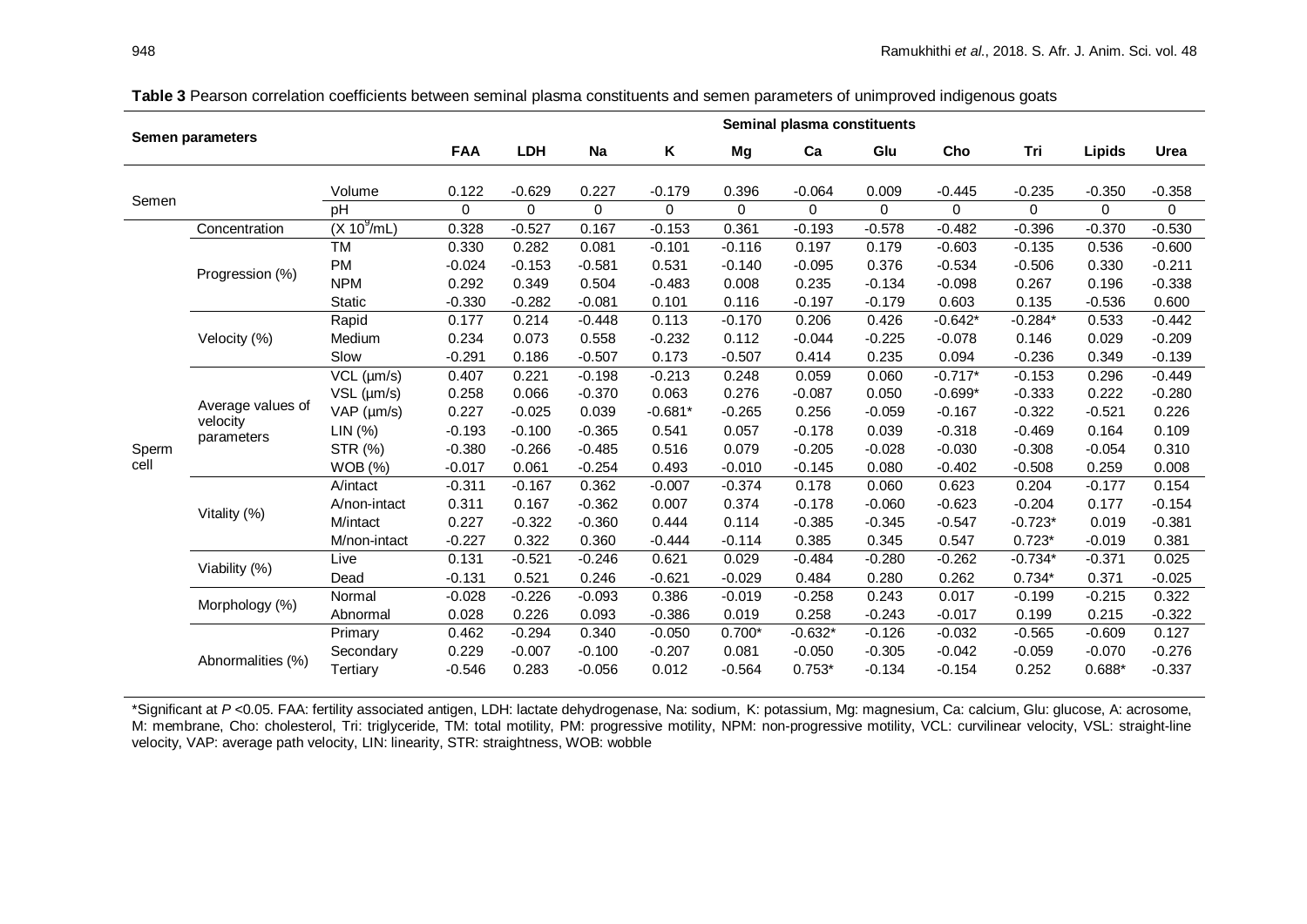| Semen parameters |                                          | Seminal plasma constituents |            |           |          |          |           |           |          |          |          |          |          |
|------------------|------------------------------------------|-----------------------------|------------|-----------|----------|----------|-----------|-----------|----------|----------|----------|----------|----------|
|                  |                                          | <b>FAA</b>                  | <b>LDH</b> | Na        | Κ        | Mg       | Ca        | Glu       | Cho      | Tri      | Lipids   | Urea     |          |
| Semen            |                                          | Volume                      | $-0.395$   | 0.026     | $-0.159$ | 0.096    | 0.611     | $0.663*$  | 0.411    | $-0.433$ | $-0.035$ | 0.480    | $-0.231$ |
|                  |                                          | pH                          | 0          | 0         | 0        | 0        | 0         | 0         | 0        | 0        | 0        | 0        | 0        |
|                  | Concentration                            | $(X 10^9/mL)$               | $-0.477$   | $-0.063$  | 0.337    | $-0.232$ | 0.247     | 0.220     | 0.391    | 0.204    | $-0.579$ | 0.222    | $-0.250$ |
|                  |                                          | <b>TM</b>                   | $-0.439$   | 0.287     | 0.192    | 0.166    | $-0.150$  | 0.644     | $-0.137$ | $-0.529$ | $-0.166$ | $-0.130$ | $-0.147$ |
|                  | Progression (%)                          | <b>PM</b>                   | $-0.489$   | 0.219     | 0.294    | 0.360    | $-0.079$  | 0.358     | $-0.247$ | $-0.494$ | $-0.481$ | $-0.025$ | 0.012    |
|                  |                                          | <b>NPM</b>                  | 0.130      | 0.113     | $-0.210$ | $-0.395$ | $-0.127$  | 0.519     | 0.226    | $-0.031$ | $0.634*$ | $-0.198$ | $-0.305$ |
|                  |                                          | <b>Static</b>               | 0.439      | $-0.287$  | $-0.192$ | $-0.166$ | 0.150     | $-0.645*$ | 0.137    | 0.529    | 0.166    | 0.130    | 0.147    |
|                  |                                          | Rapid                       | 0.276      | $0.686*$  | $-0.264$ | 0.198    | $-0.372$  | 0.072     | $-0.109$ | $-0.302$ | 0.016    | $-0.266$ | $-0.008$ |
|                  | Velocity (%)                             | Medium                      | $-0.851**$ | $-0.499$  | 0.065    | 0.102    | 0.303     | 0.592     | 0.241    | $-0.048$ | $-0.377$ | 0.030    | 0.190    |
|                  |                                          | Slow                        | $-0.818**$ | $-0.179$  | 0.189    | $-0.021$ | 0.003     | $0.639*$  | 0.163    | $-0.130$ | $-0.440$ | 0.028    | $-0.086$ |
|                  |                                          | $VCL$ ( $µm/s$ )            | 0.126      | $0.723**$ | 0.231    | 0.124    | $-0.315$  | 0.339     | $-0.305$ | $-0.297$ | 0.071    | $-0.322$ | $-0.275$ |
|                  |                                          | $VSL$ ( $\mu$ m/s)          | $-0.080$   | 0.537     | $-0.016$ | 0.513    | $-0.197$  | 0.146     | 0.252    | $-0.324$ | $-0.333$ | $-0.247$ | 0.178    |
|                  | Average values of<br>velocity parameters | VAP (µm/s)                  | 0.061      | 0.608     | 0.054    | 0.344    | $-0.242$  | 0.340     | $-0.234$ | $-0.309$ | $-0.166$ | $-0.371$ | 0.023    |
|                  |                                          | LIN (%)                     | $-0.315$   | $-0.071$  | $-0.327$ | 0.602    | 0.083     | $-0.066$  | 0.036    | $-0.122$ | $-0.518$ | $-0.003$ | 0.570    |
|                  |                                          | STR (%)                     | $-0.025$   | $-0.156$  | $-0.117$ | $-0.274$ | $-0.489$  | $-0.156$  | $-0.117$ | $-0.274$ | $-0.489$ | 0.046    | 0.446    |
| Sperm            |                                          | <b>WOB</b> (%)              | $-0.415$   | $-0.279$  | $-0.413$ | 0.456    | 0.169     | 0.034     | 0.191    | 0.014    | $-0.464$ | 0.067    | 0.620    |
| cell             | Vitality (%)                             | A/intact                    | 0.425      | 0.345     | $-0.008$ | $-0.546$ | $-0.534$  | $-0.268$  | $-0.212$ | 0.123    | 0.339    | 0.140    | $-0.608$ |
|                  |                                          | A/non-intact                | $-0.425$   | $-0.345$  | 0.008    | 0.546    | 0.534     | 0.268     | 0.212    | $-0.123$ | $-0.339$ | $-0.140$ | 0.608    |
|                  |                                          | M/intact                    | 0.527      | 0.175     | 0.216    | 0.067    | 0.361     | $-0.187$  | 0.435    | $-0.021$ | 0.223    | 0.232    | $-0.080$ |
|                  |                                          | M/non-intact                | $-0.527$   | $-0.175$  | $-0.216$ | $-0.067$ | $-0.361$  | 0.187     | $-0.435$ | 0.021    | $-0.223$ | $-0.232$ | 0.080    |
|                  | Viability (%)                            | Live                        | 0.605      | 0.340     | 0.048    | $-0.337$ | $-0.131$  | $-0.310$  | 0.139    | 0.103    | 0.350    | 0.246    | $-0.447$ |
|                  |                                          | Dead                        | $-0.605$   | $-0.340$  | $-0.048$ | 0.337    | 0.131     | 0.310     | $-0.139$ | $-0.103$ | $-0.350$ | $-0.246$ | 0.447    |
|                  | Morphology (%)                           | Normal                      | 0.345      | $-0.232$  | 0.025    | $-0.239$ | 0.060     | $-0.349$  | $-0.141$ | 0.533    | 0.233    | $-0.525$ | 0.259    |
|                  |                                          | Abnormal                    | $-0.345$   | 0.232     | $-0.025$ | 0.239    | $-0.060$  | 0.349     | 0.141    | $-0.533$ | $-0.233$ | 0.525    | $-0.259$ |
|                  |                                          | Primary                     | $-0.404$   | $-0.096$  | 0.239    | 0.134    | $-0.657*$ | $-0.228$  | $-0.299$ | $-0.016$ | $-0.597$ | $-0.106$ | 0.174    |
|                  | Abnormalities (%)                        | Secondary                   | $-0.420$   | 0.302     | 0.360    | $-0.068$ | $-0.246$  | 0.369     | 0.006    | 0.148    | $-0.365$ | 0.082    | $-0.414$ |
|                  |                                          | Tertiary                    | $-0.161$   | 0.048     | $-0.015$ | 0.231    | 0.097     | 0.292     | 0.400    | $-0.539$ | 0.032    | $0.699*$ | $-0.233$ |
|                  |                                          |                             |            |           |          |          |           |           |          |          |          |          |          |

**Table 4** Pearson correlation coefficients between seminal plasma constituents and semen parameters of Tankwa goats

\*Significant at *P <*0.05, \*\*significant at *P <*0.01. FAA: fertility associated antigen, LDH: lactate dehydrogenase, Na: sodium, K: potassium, Mg: magnesium, Ca: calcium, Glu: glucose, A: acrosome, M: membrane, Cho: cholesterol, Tri: triglyceride, TM: total motility, PM: progressive motility, NPM: non-progressive motility, VCL: curvilinear velocity, VSL: straight-line velocity, VAP: average path velocity, LIN: linearity, STR: straightness, WOB: wobble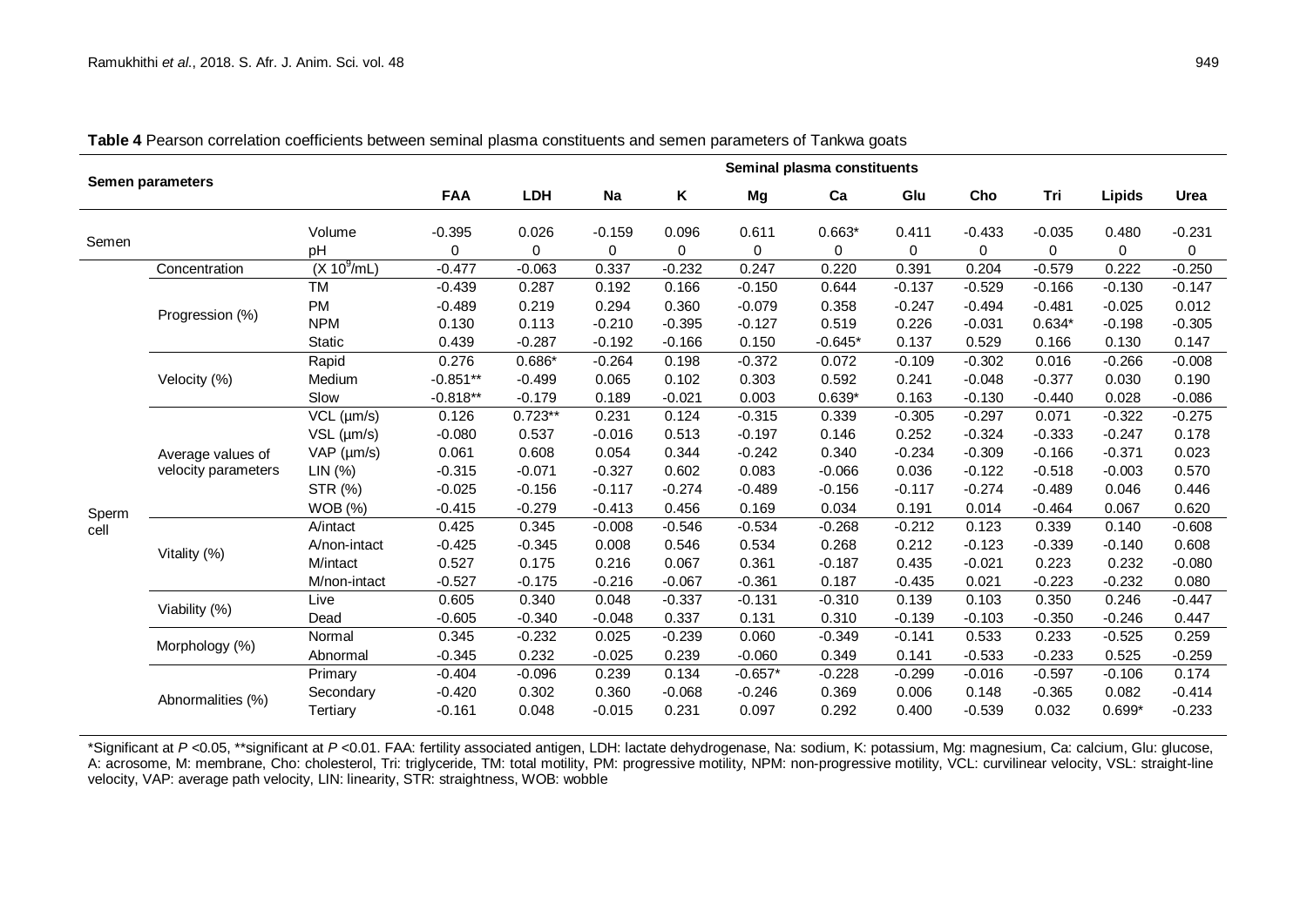Lactate dehydrogenase had a positive correlation with VCL ( $r = 0.723$ ,  $P < 0.01$ ) and rapid velocity ( $r =$ 0.686, *P <*0.05). Magnesium had a negative correlation with primary abnormalities (r = -0.657) (*P <*0.05). Calcium had a positive correlation with semen volume (r = 0.663) and slow velocity (r = 0.639) (*P <*0.05). However, it had a negative correlation with static sperm cells (r = -0.645) (*P <*0.05). Triglycerides had a positive correlation with normal sperm cells (r = 0.233) (*P <*0.01) and NPM (r = 0.634) (*P <*0.05). Lipids had a positive correlation with tertiary abnormalities (r = 0.699) (*P <*0.05).

## **Discussion**

In the current study, during the evaluation of the seminal plasma constituents of unimproved indigenous and Tankwa goats, lipocalin-type prostaglandin-D synthase and osteopontin were detected. However, because they were below the detection limit of 0.5 mmol/L, they could not be measured for quantity. Metalloproteinase type-2 tissue inhibitor and zinc were not detected. However, in Granadina male goats,  $1.2 \pm 0.6$  mg/dL of zinc was detected using the same spectrophotometry detection method and it resulted in normal semen volume and sperm cell concentration. On the other hand, the amount of zinc detected in Granadina male goats resulted in unacceptable sperm cell motility and live sperm cells (Mellado *et al*., 2012). In the current study, without the presence of zinc in the seminal plasma, most of the semen parameters were acceptable except sperm cell concentration.

Interestingly in this study, glucose for both breeds was higher compared with that obtained in Granadina male goats (0.375 mg/mL, converted) (Mellado *et al*., 2012). This shows that there are breed and environmental differences in seminal plasma constituents. Unimproved indigenous and Tankwa goats urea (50.2 µg/mL), cholesterol (1.1 mmol/L), calcium (4.1 µg/mL) and magnesium (7.2 µg/mL) of were lower when compared to Granadina male goats' urea (197 µg/mL), cholesterol (4.5 mmol/L), calcium (108 µg/mL) and magnesium (19 µg/mL) (converted), respectively (Mellado *et al*., 2012). Unimproved indigenous and Tankwa goats magnesium (7.2 µg/mL) and calcium (4.1 µg/mL) were lower when compared to the non-defined breed magnesium (81 µg/mL) and calcium (123 µg/mL) (converted), respectively (Aguiar *et al.,* 2013). The differences between the current and previous studies might be due to environmental conditions, breeds and diets that they were fed. In Mellado *et al*. (2012) and Aguiar *et al.* (2013) studies, goats were fed a standard goat diet, whereas in the current study they grazed on natural pastures.

The levels of sodium and potassium in the current study were higher compared with the other seminal plasma constituents that were evaluated. This was expected as it was documented that their concentration is normally higher in most of the species (Colagara *et al.,* 2009). On the other hand, protein concentration was lower in the current when compared with all the seminal plasma constituents that were evaluated. This is agreement with Mellado *et al*. (2012) and Aguiar *et al.* (2013), who reported lower protein concentration of 0.53 and 3.79 mmol (converted), respectively. This shows that there is less demand of proteins for the survivability of sperm cells (Bozkurt *et al*., 2009). Although, protein levels were reported to be normally low, in the current study they were assumed to be at their peak as the study was conducted during the natural breeding season and semen quality was good (Okab, 2007). Contrary to the results of the current study, Gundouan (2006) documented that low level of protein are associated with poor semen quality. However, the physiological reasons behind this are not known.

Tankwa goats had higher VSL and VAP compared with unimproved indigenous goats. However, these were still within acceptable limit of  $\geq 20$  µm/s recommended for the sperm cells to be considered motile (Pepper-Yowell, 2011). The seminal plasma constituents obtained in the current study seem to be sufficient for unimproved indigenous and Tankwa goats, as most of the semen parameters were acceptable, except for sperm cell concentration which was below the minimum recommended level of  $2 \times 10^9$  sperm cells/mL (Hidalgo *et al*., 2007). Seminal plasma constituents of unimproved indigenous and Tankwa goats did not have any relationship with semen pH. However, in species such as fish, semen pH showed a positive relationship with calcium, protein and cholesterol (Bozkurt *et al*., 2009). On the other hand, it showed a negative relationship with triglycerides and urea (Bozkurt *et al*., 2011). These results may mean that there are species differences in terms of seminal plasma constituents that have a relationship with semen parameters.

In unimproved indigenous goats, the fertility-associated antigen showed a positive relationship with semen volume, sperm cell concentration, TM and live sperm cells. These results are in agreement with Ax *et al*. (1999), who indicated that when the fertility-associated antigen is present in semen, the fertility level of the male is high. Moreover, in Tankwa goats the fertility-associated antigen showed a positive relationship with rapid velocity, VCL, VAP, sperm cell vitality and normal sperm cells. The results of the current study agree with those of the literature, as it has been indicated that proteins have a good relationship with semen quality and male fertility in other species (Ding *et al*., 2007; Souza *et al*., 2011). As a result, proteins are regarded as a valuable male fertility marker in conjunction with semen parameters in other species (Dawson *et al*., 2002; Dyck *et al*., 2011).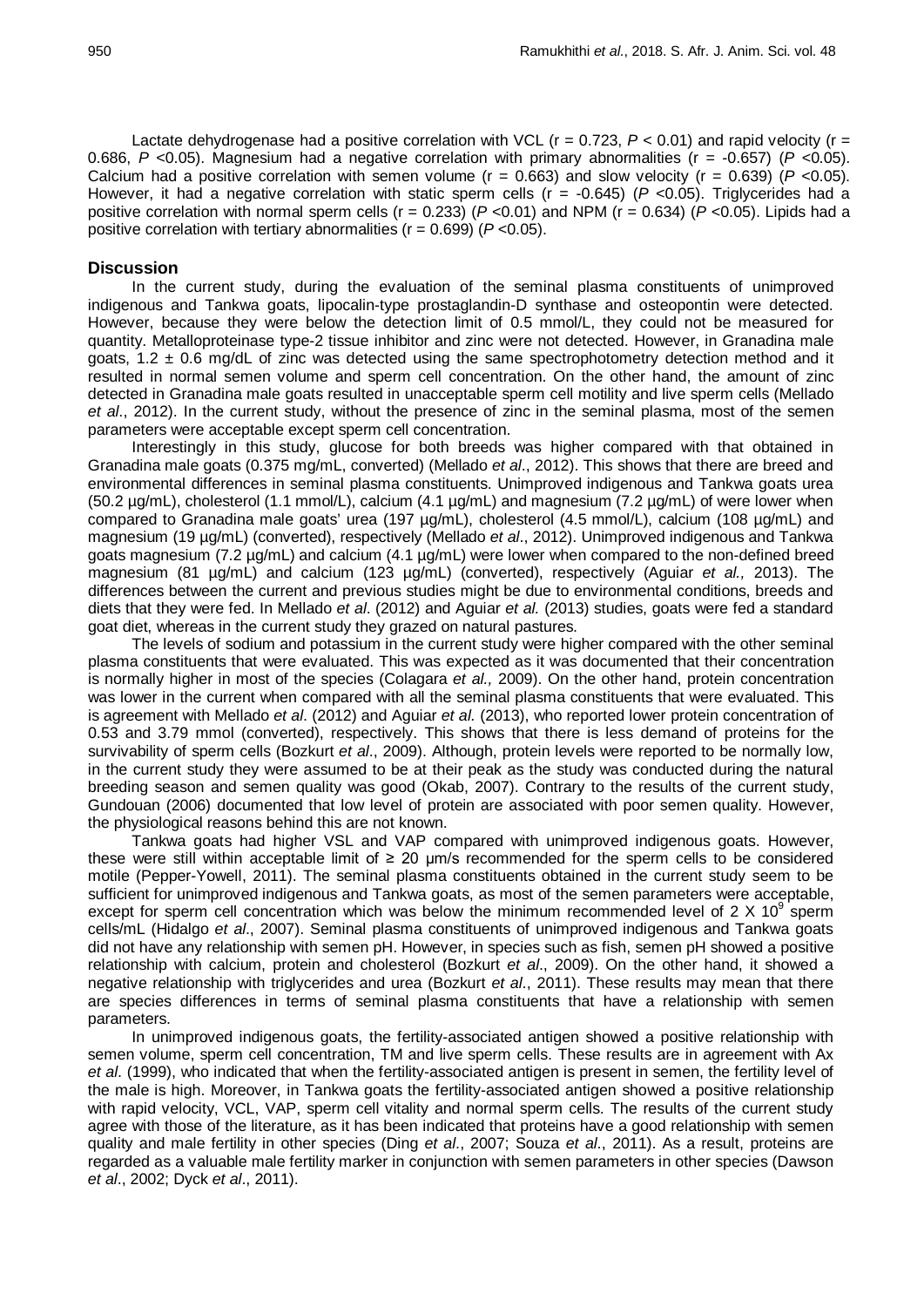In Tankwa goats, lactate dehydrogenase showed a positive relationship between TM, sperm cell vitality and viability. The results of the current study agree with those of previous studies, which documented that high levels of lactate dehydrogenase had a positive relationship with sperm cell viability, vitality (Asadpour, 2012) and motility (Ding *et al*., 2007). In unimproved indigenous goats, potassium showed a negative relationship with TM. These results are in line with those of Asadpour (2012), who documented that the presence of potassium is associated with decreased sperm cell motility. However, In Tankwa goats, potassium showed a positive relationship with TM, PM, and rapid and medium velocity. However, the results of the current study contradict those of Bozkurt *et al*. (2009), who indicated that potassium keeps the sperm cells in a motionless state. Magnesium had a negative relationship with sperm cell motility in unimproved indigenous goats. This is in line with a previous study that indicated that the presence of magnesium in the seminal plasma has a negative relationship with sperm cell motility in other species (Bozkurt *et al*., 2009).

In unimproved indigenous goats, calcium showed a positive relationship with TM and NPM. This is in agreement with Bozkurt *et al*. (2009) who reported that calcium correlated positively with sperm cell motility and negatively with sperm cell concentration in other species such as fish (Bozkurt *et al*., 2011). In both types of goat, calcium showed a positive relationship with TM. The results of the current study contradict those of Meseguer *et al*. (2004), who found that a high calcium level was associated with a lower percentage of motile sperm cells in non-defined goats. However, with overall semen parameters there were some similarities with the non-defined goats. Interestingly, the levels of calcium were higher in non-defined goats than in South African indigenous goats (Aguiar *et al.,* 2013). The only differences were observed on the sperm cell concentration (in the previous study it was 2.5 x  $10^9$ /mL and in the current study it was 1.5 x 10<sup>9</sup>/mL) and normal morphology (in the previous study it was 82.8 % and in the current study it was 92.0%).

The positive relationship between sperm cell motility and glucose in unimproved indigenous goats is in agreement with the study by Bozkurt *et al*. (2009), who indicated that the presence of glucose was connected to energy demands of the testis during spermatogenesis and lipids synthesis of sperm cells. However, that was not observed in Tankwa goats. In Tankwa goats, cholesterol showed a negative relationship with sperm cell motility parameters. The results of the current study are in line with the literature, as it has been shown that cholesterol does not have a positive relationship with sperm cell motility (Bozkurt *et al*., 2009) and semen volume (Meseguer *et al*., 2004). In contradiction, Bozkurt *et al*. (2009) documented that cholesterol has a protective effect against temperature changes when the semen is released, thus will result in good sperm cell characteristics.

In Tankwa goats, triglycerides showed a negative relationship with TM. The results of the current study agree with those of Bozkurt *et al*. (2009) who also showed a negative relationship between sperm cell motility and triglycerides. Contradictory to other studies, triglycerides showed a positive relationship with sperm cell motility (Bozkurt *et al*., 2011). According to Bozkurt *et al*. (2009), triglycerides supply energy to the sperm cells during regeneration of energy when they are not moving. Moreover, low levels of triglycerides lead to inadequate supply of energy, which leads to low sperm cell motility and fertilization capacity (Bozkurt *et al*., 2009). However, in the current study this was not observed because almost all the semen parameters were at acceptable standards. A positive relationship between lipids and membrane integrity in unimproved indigenous goats is in agreement with a previous study, which showed a good relationship between the two (Mandal *et al*., 2014). In urea in unimproved indigenous goats showed a negative relationship with semen volume, sperm cell concentration and progression. The results of the current study are in line with the literature as it has been documented that urea does not have a positive relationship with sperm cell motility and fertilizing ability (Bozkurt *et al*., 2009; Bozkurt *et al*., 2011).

### **Conclusion**

Unimproved indigenous and Tankwa goats had similar seminal plasma constituents. The seminal plasma constituents that were detected seem to be sufficient for the sperm cells, as most of the semen characteristics were acceptable, except for sperm cell concentration. Tankwa goats had higher VSL and VAP, whereas unimproved indigenous goats had a higher level of intact acrosome. Semen parameters as measures of male fertility had significant relationships with some seminal plasma constituents. It is recommended that acceptable standards should be set for all seminal plasma constituents, as they are not currently known. Moreover, further studies need to be conducted on the seminal plasma constituents and their physiological roles.

#### **Acknowledgements**

The authors would like to thank Agricultural Research Council, Tshwane University of Technology, Department of Agriculture, Forestry and Fisheries, National Zoological Gardens of South Africa, Northern Cape Department of Agriculture, Land Reform and Rural Development, University of the Western Cape and Council for Scientific and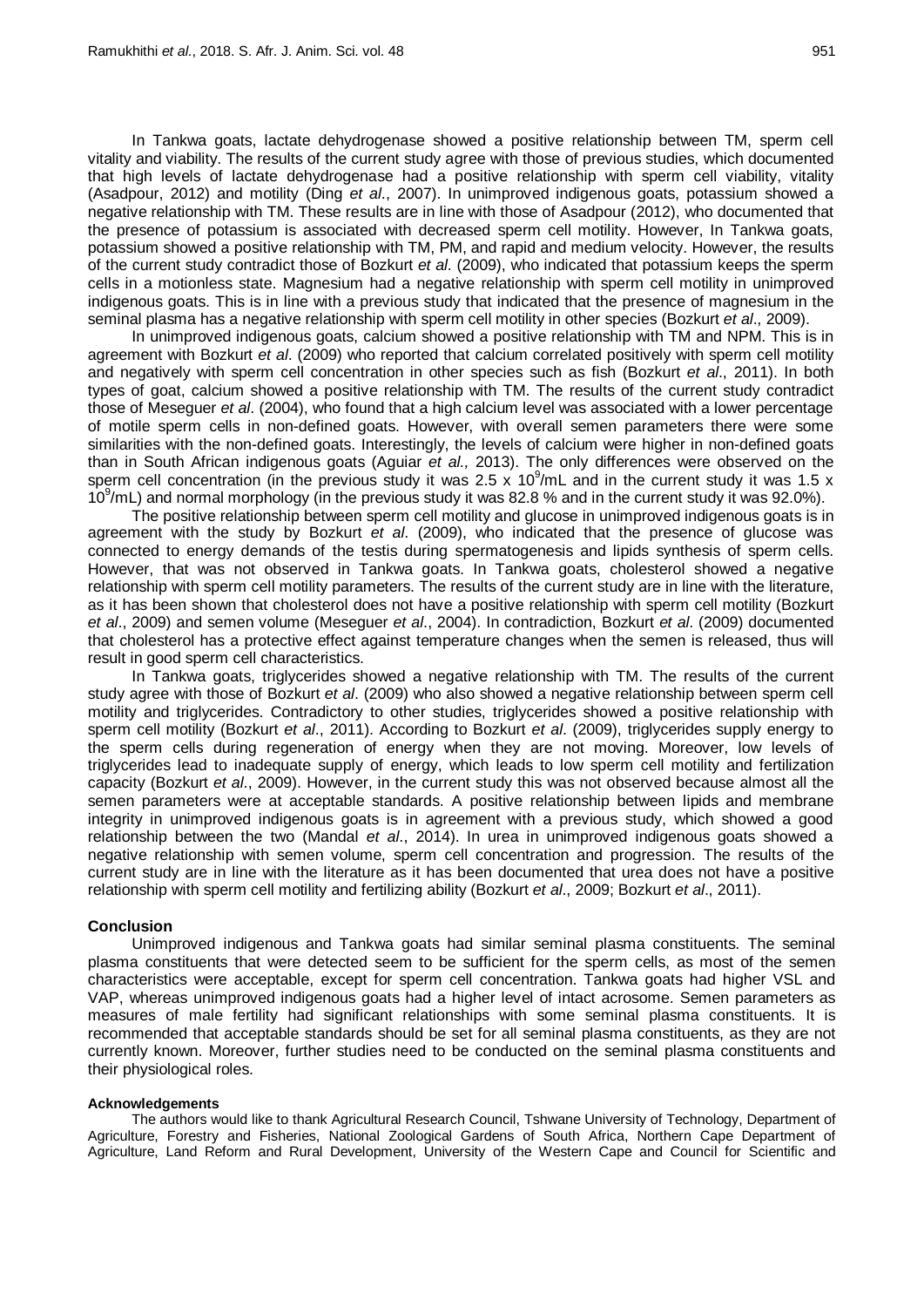Industrial Research–Southern African Science Service Centre for Climate Change and Adaptive Land Management for financial and technical contributions.

#### **Authors' Contributions**

FVR, KAN, KCL, AK, and TLN contributed on the original ideas of the manuscript. MMS and TJ contributed to data collection and interpretation. TCT gave valuable scientific inputs.

### **Conflict of Interest Declaration**

There is no conflict of interest to declare.

## **References**

- Aguiar, G.V., Van Tilburg, M.F., Catunda, A.G.V., Celes, C.K.S., Lima, I.C.S., Campos, A.C.N., Moura, A.A.A. & Araujo, A.A., 2013. Sperm parameters and biochemical components of goat seminal plasma in the rainy and dry seasons in the Brazilian northeast: The season's influence on the cooling of semen. Braz. J. Vet. Res. An. Sci. 65 (1), 6-12.
- Asadpour, R., 2012. Relationship between mineral composition of seminal plasma and semen quality in various ram breeds. Acta. Sci. Vet. 40 (2), 1-8.
- Ax, R.L., Bellin, M.E., Zhang, H.M. & Hawkins, H.E., 1999. New approach to estimate bull fertility. In: Proceedings of The Range Beef Cow Symposium XVI.14-16 December 1999, Greeley, Colorado.

http://digitalcommons.unl.edu/cgi/viewcontent.cgi?rangebeefcowsymp. (Accessed: 14.06.2015).

- Bozkurt, Y., Ogretmen, F., Secer, F.S. & Ugur, E., 2009. Relationship between seminal plasma composition and spermatological parameters in Scaly Carp *(Cyprinus carpio)*. J. Anim. Vet. Adv. 8 (12), 2745-2749.
- Bozkurt, Y., Ogretmen, F., Kokcu, O., Ugur, E., 2011. Relationships between seminal plasma composition and sperm quality parameters of the *Salmo trutta macrostigma* (Dumeril, 1858) semen, with emphasis on sperm motility. Czech. J. Anim. Sci. 56 (8), 355-364.
- Colagara, A.H., Marzonya, E.T. & Chaichib, M.J., 2009. Zinc levels in seminal plasma are associated with sperm quality in fertile and infertile men. Nutr. Res. 29, 82-88.
- Cortada, C.N.M., Lucci, C., Gonzalez, R.A.F., Valentin, R., Mattos, C. B., 2000. Plasma urea levels on reproductive parameters of wool-less rams (*Ovis Aries*, LINNAEUS, 1758). Braz. J. Vet. Res. An. Sci. 37 (6), 87-91.
- Cross, N.L. 1998. Role of cholesterol in sperm capacitation. Biol. Reprod. 59, 7-11.
- Dawson, G.R., Oyarzo, J.N., Bellin, M.E., Zhang, H.M., McCauley, T.C. & Ax, R.L., 2002. Promising new technologies for semen evaluation. In: Proceedings of the applied reproductive strategies in beef cattle workshop, 5-6 September 200 in Manhattan, Kansas. http:beefrepro.unl.edu/proceedings/2002manhattan/13ksunewtechax.pdf (Accessed: 12.02.2013).
- Ding, Z., Qu, F., Guo, W., Ying, X., Wu, M. & Zhang, Y., 2007. Identification of sperm forward motility-related proteins in human seminal plasma. Mol. Reprod. Dev. 74, 1124-1131.
- Dyck, M.K., Foxcroft, G.R., Novak, S., Ruiz-Sanchez, A., Patterson, J. & Dixon, W.T., 2011. Biological markers of boar fertility. Reprod. Domest. Anim. 46, 55-58.
- Gundouan, M., 2006. Some reproductive parameters and seminal plasma constituents in relation to season in Akkaraman and Awassi rams. Turk. J. Vet. Anim. Sci. 30, 95-100.
- Hidalgo, M., Rodriguez, I. & Dorado, J., 2007. The effect of cryopreservation on sperm head morphometry in Florida male goat related to sperm freezability. Anim. Reprod. Sci*.* 100, 61-72.
- Jonker, T., 2013. Tankwa feral goats A real cliff hanger or the end of the road. Carnarvon Research Station, 5 February 2013. Electronic copy.
- Kasimanickam, R., 2011. Application of technology in male reproduction. In: Proceedings of Applied Reproductive Strategies in Beef Cattle, 30 September-1 October, 2011, Northwest, *Bois*. http:beefrepro.unl.edu/ beefrepro.unl.edu/proceedings/2011northwest/2011NorthwestARSBC.pdf. (Accessed: 12.02.2013).
- Klein, T., Cooper, T.G. & Yeung, C.H., 2006. The role of potassium chloride cotransporters in murine and human sperm volume regulation. Biol. Reprod. 75, 853-858.
- Kotze, A., Grobler, J.P., Van Marle-Koster, E., Jonker, T. & Dalton, D.L., 2014. The Tankwa Karoo National Park feral goat population: A unique genetic resource. S. Afr. J. Anim. Sci. 44, 43-48.
- Loskutoff, N.M. & Crichton, E.G., 2001. Standard operating procedures for genome resource banking. The Bill and Bernience Grewcock Center for Conservation and Research, Omaha's Henry Doorly Zoo.1-16.
- Mandal, R., Badyakar, D. & Chakrabarty, J., 2014. Role of membrane lipids fatty acids in sperm cryopreservation. Adv. Androl, 1-9.
- Manzi, M., Rutagwenda, T., Kanuya, N. & Chatikobo, P., 2011. Phenotypic characterization of goats raised under traditional husbandry systems in Bugesera and Nyagatare districts of Rwanda. J. Anim. Vet. Adv. 10 (24), 3297-3302.
- Massanyi, P., Weis, J., Lukac, N., Trandzik, J. & Bystricka, J., 2008. Cadmium, zinc, copper, sodium and potassium concentrations in rooster and turkey semen and their correlation. J. Environ. Sci. Health. 43, 563-565.
- Matshaba, B., 2010. Characterisation and cryopreservation of South African unimproved indigenous goat semen. MSc dissertation, Bloemfontein, University of the Free State, South Africa.
- Mellado, M., Herrera, C.A.M., Arevalo, J.R., Garcia, J.E. & Veliz, F.G., 2012. Effect of dietary energy intake and somatotropin administration after weaning on growth rate and semen characteristics of Granadina goat bucks. Turk. J. Vet. Anim. Sci. 36 (4), 338-345.